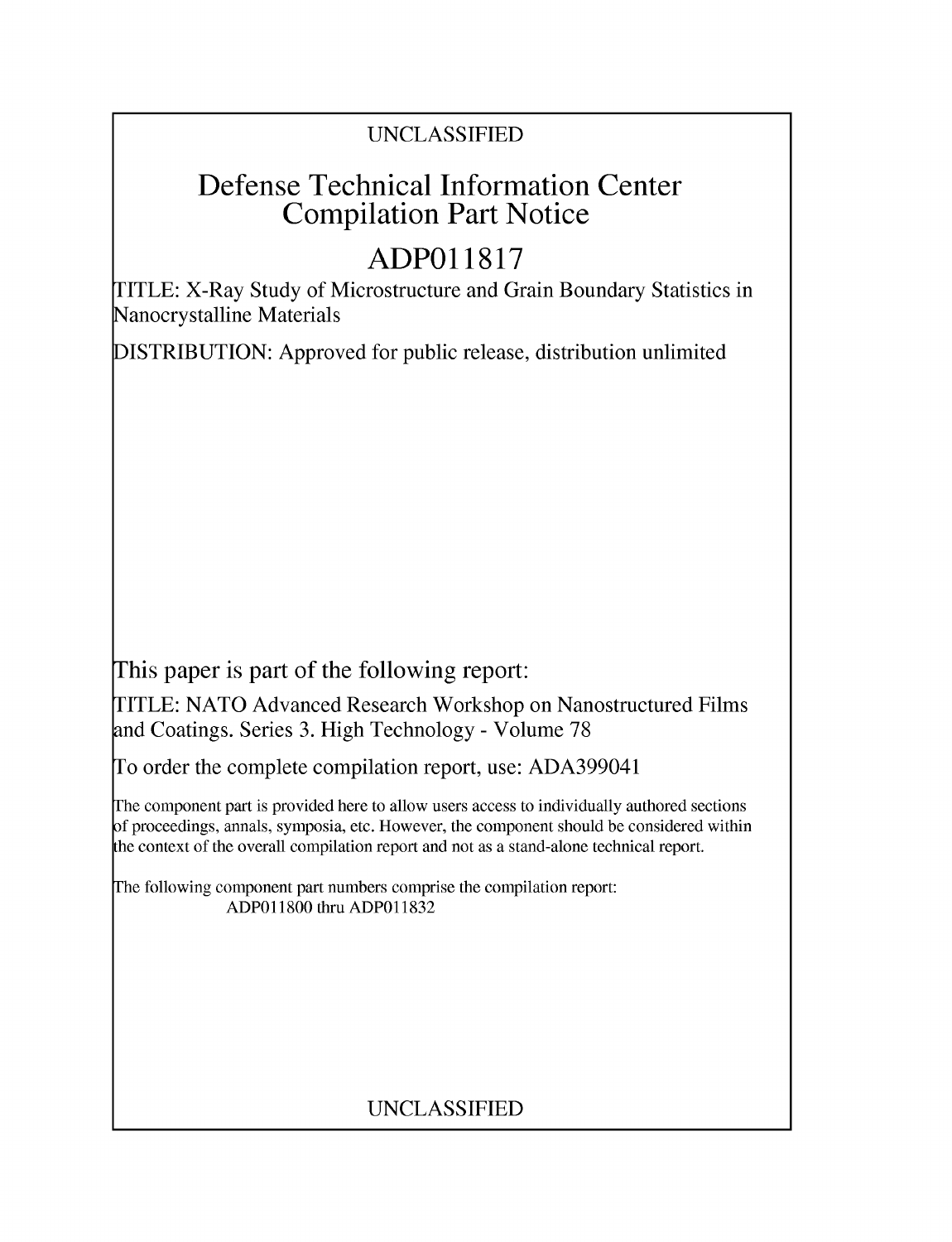### X-RAY **STUDY** OF MICROSTRUCTURE **AND GRAIN** BOUNDARY

### **STATISTICS IN NANOCRYSTALLINE** MATERIALS

A.P. ZHILYAEV, I.V. ALEXANDROV **AND** R.Z. VALLEV

*Institute for Physics ofAdvanced Materials Ufa State Aviation Technical University 12, K. Marx St., 450000 Ufa, Russia*

#### **1.** Introduction

Recently the attention of many scientists has been attracted to nanostructured materials possessing novel physical and mechanical properties [1, 2]. Nanoscale microstructures can form during processing of nanostructured materials using different methods, e.g. condensation in inert gas atmosphere, rapid quenching, electrodeposition, ball milling, severe plastic deformation and during oxidation (see [1, 3]). Among them only severe plastic deformation and ball milling give bulk nanostructured samples while others yield thin films. It is well known that internal interfaces or the grain boundaries (GB) control behavior of nanostructured materials. Such properties as strength, ductility, hardness, resistance to failure, corrosion resistance, fatigue and electromigration are all greatly affected by grain boundaries and their behavior as an whole ensemble [4-7]. Two major methods are used to characterize GB: transmission electron microscopy can analyze the atomic structure of individual grain boundaries and X-ray diffractometry may be used to examine volume-averaged characteristics. This paper presents a review of recent results obtained in ultra-fine grained (UFG), nanocrystalline (NC) metals, and oxide films using X-ray analysis. Both fine structure (crystallites' size, microdistortions) and statistical features (texture and grain boundary character distribution) have been calculated from experimental measurements. Different techniques (severe plastic deformation, electrodeposition, oxidation etc.) have been used to process metals and alloys where mean grain size is less than  $1 \mu m$  for UFG and less than 100 nm for NC materials.

#### 2. Methods of Sample Processing

Samples of Cu and Ni with UFG structure (a mean grain size less than  $0.2 \mu m$ ) were processed by torsion straining and equal channel angular pressing. Nanostructured nickel samples with grain size about 20 nm were made by electrodeposition. Zirconium oxide thin film formed during oxidation of  $Zr-2.5\%$ Nb alloy. Mean grain size of  $ZrO<sub>2</sub>$ film formed is less than 50 nm by TEM.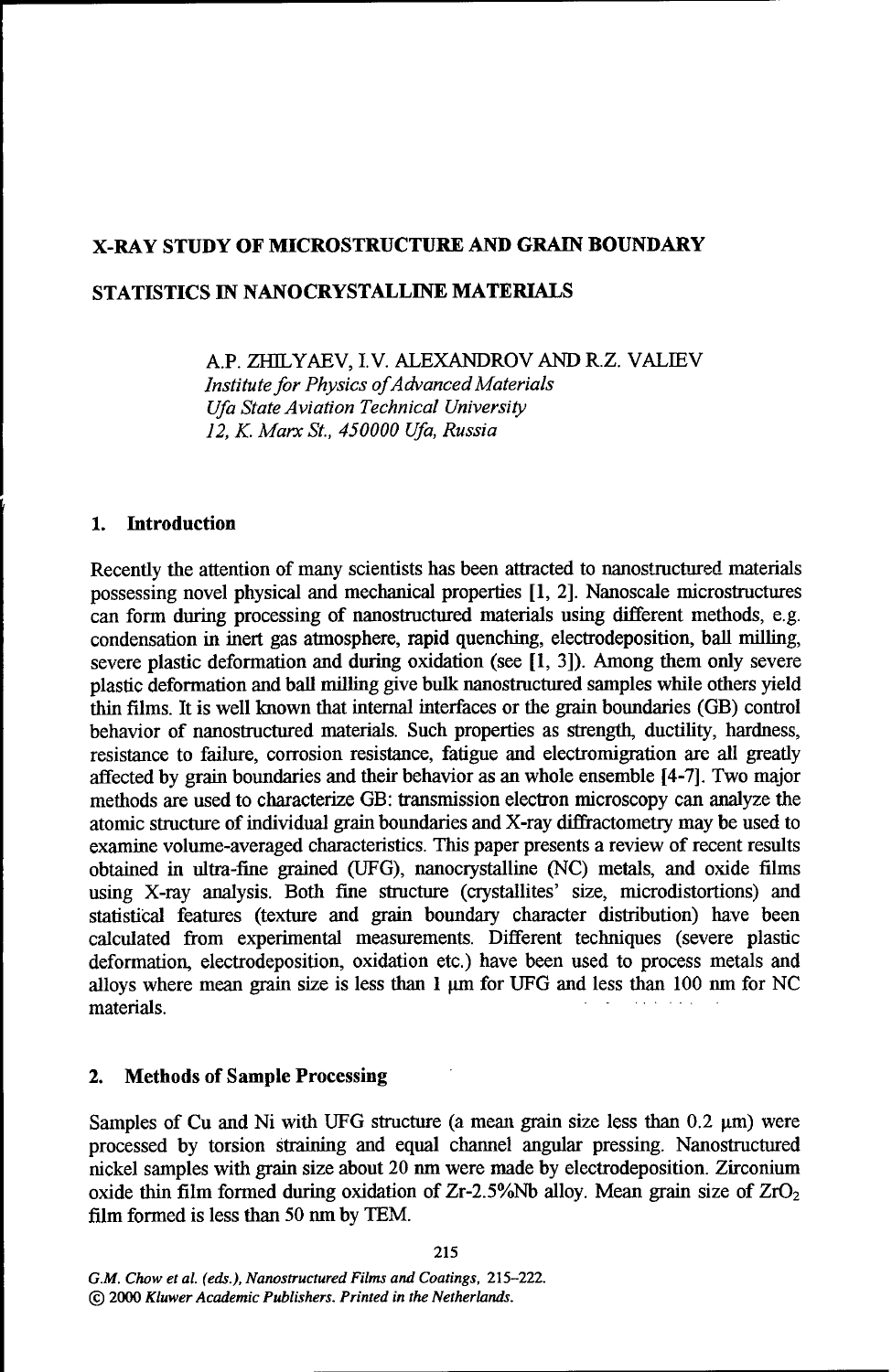To process the UFG microstructure in bulk Cu and Ni the method of severe plastic deformation was applied. It was carried out using intense shear deformation by torsion straining under high imposed pressure of several GPa and equal channel angular pressing **[31** (Figure 1).

Torsion straining under high imposed pressure of several GPa (Figure la) was used for fabrication of disk type samples 10 nun in diameter and 0.2 mm in thickness from massive ingot and ball milled powder as well. The logarithmic torsion strain of samples was 7 at the perimeter of the disks.

During equal channel angular pressing cylindrical ingots were machined and pressed through a special die to give a continuous repeating passage (Figure lb). Following pressing, the samples were pressed again through the same die. Equal channel angular pressing was conducted up to 12 passes. Each pass corresponded to true strain equal approximately to 1. Equal channel angular pressing facility used in these experiments had an angle of intersection of two channels equal to  $90^\circ$ . The processed samples had a cross section diameter about 20 mm and the length of about 80 mm.

#### 3. X-ray Analysis

The results of conducted experimental studies [3] indicate that a general view of X-ray diffraction patterns of nanostructured materials processed by severe plastic deformation differs from that of corresponding coarse-grained materials (Figure 2). The X-ray patterns of nanostructured materials are characterised by changed relative intensity, significant broadening, a shift in position of centroids, change in a X-ray peak profile shape and elevated diffusion background of X-rays scattering [5,91. Note a growth of relative intensity of X-ray peak (111) in respect to other peaks that is typical for nanostructured Cu (Fig. 2) and Ni.

X-ray diffraction patterns of these materials requires their careful examination and interpretation. For example, long tails and considerable broadening lead to necessity of



*Figure 1.* Principles of severe plastic deformation methods: torsion straining under high pressure (a), equal channel angular pressing (b).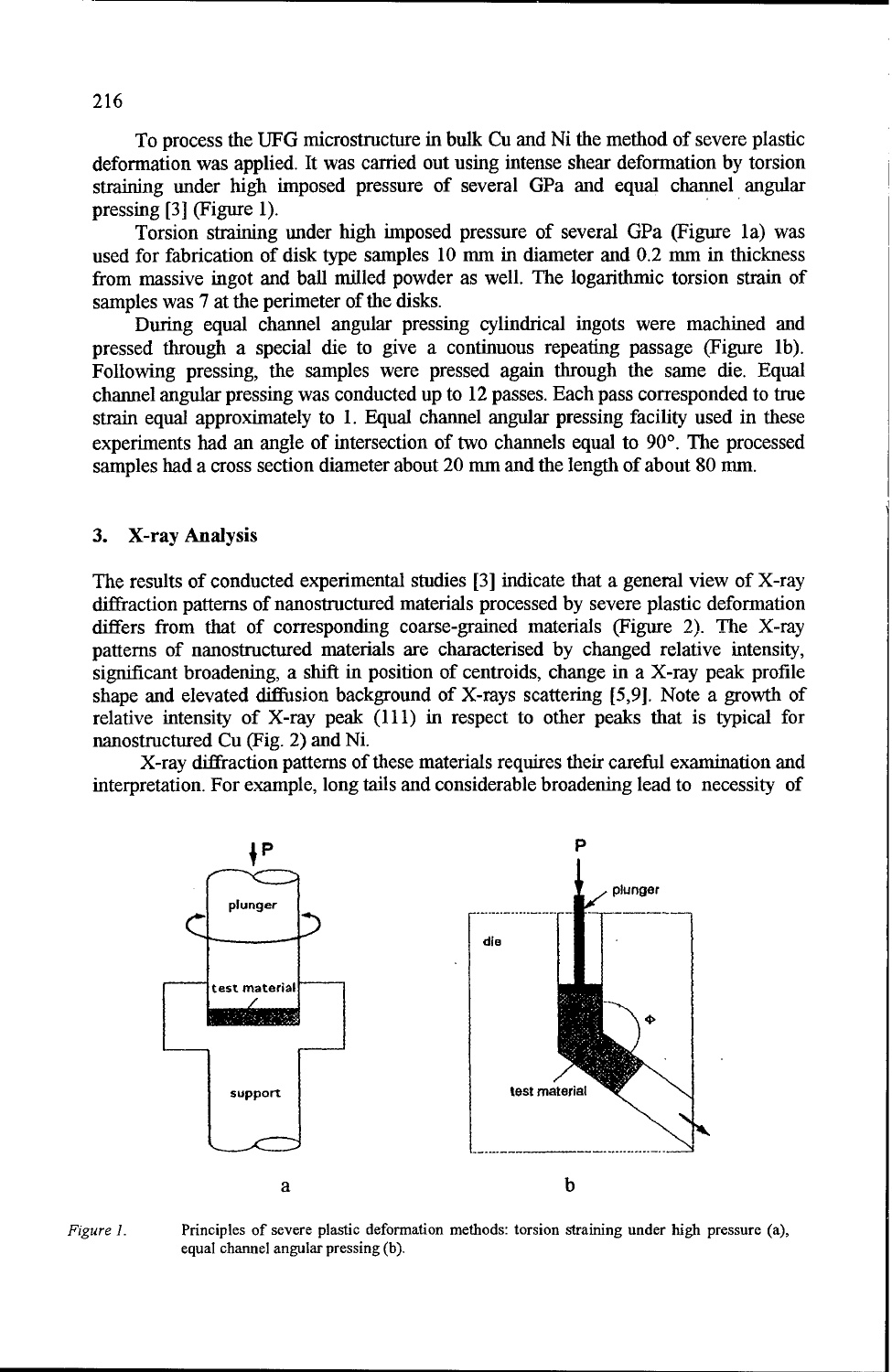

*Figure 2.* X-ray diffraction patterns of Cu: coarse-grained (a); nanostructured, processed by torsion straining (b), equal channel angular pressing (c), consolidation of powder by torsion straining (d).

obtaining experimental information from the very wide intervals in vicinities of X-ray peaks. The very small intensity of high angle peaks should be taken into account as well.

The changes observed in the general view of X-ray diffraction patterns testify that the evolution of structure of the studied materials resulted from severe plastic deformation. The data obtained in different experiments indicate changes in lattice parameter, structure refinement, elevated microdistortions of a crystal lattice, high static and dynamic atomic displacements, and decrease in the Debye temperature.

Moreover, severe plastic deformation results in changes in preferential orientations of grains, i.e. crystallographic texture. The low temperature experimental studies revealed that the thermal expansion coefficient  $\alpha_T$ , equalled to  $(3.75\pm0.10)\times10^{-5}$  K<sup>-1</sup> in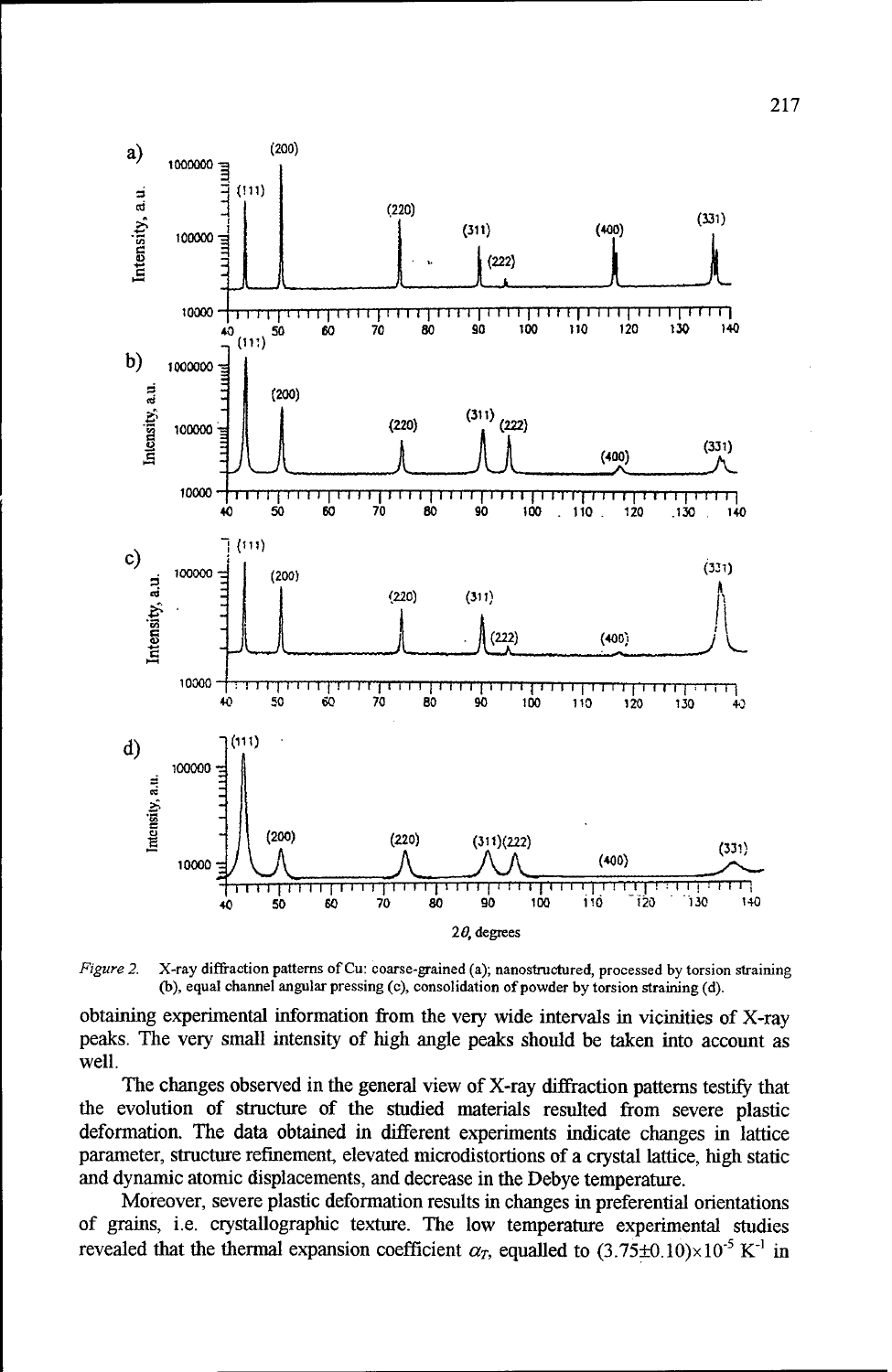

Figure 3. Disorientation angle distributions for variously textured model polycrystals

nanostructured Ni exceeds a corresponding tabular value of coarse-grained Ni by approximately a factor of 3 [9]. These observations correlate with the data of the Young's modulus measurements previously conducted by the ultrasonic method **[101.** According to these data the Young's modulus in the nanostructured Cu processed by severe plastic deformation is lower than in the corresponding coarse-grained one by 12÷13%. At the same time a decrease in the Debye temperature was revealed in these nanostructured materials. Thus, in the nanostructured Ni the Debye temperature calculated on the basis of the X-ray data is equal to  $293\pm7$  K [9] which is lower than a tabular value of the coarse-grained Ni by 22%. The calculated Debye temperature in the nanostructured Cu is 233±6 K which is lower than a tabular value of the coarse-grained Cu by 23%.

#### 4. Grain Boundary Statistics (General Consideration)

In recent years, the relationships between grain boundary misorientation distributions and texture have been studied both experimentally and by means of computer simulation [101. While there have been attempts to derive misorientation distributions from texture data only, our studies have shown that in general the relationship between the two distributions is not straightforward but rather ambiguous. Complications arise due to the orientation correlation, which may exist between various crystallites of the polycrystalline aggregate. These two factors, texture and orientation correlations, determine the grain boundary character distribution in a sample. Contributions of these factors to the misorientation distribution as a whole and to the fractions of specific grain boundary types are dependent on the material. In some materials, for example b.c.c. alloys, grain boundary distribution is primarily determined by texture [11]. However, the orientation correlations play a dominant role in **f,** c.c alloys. The same may be true for other materials with a high propensity to formation of special (twin) boundaries. The results obtained on nanocrystalline monoclinic zirconia film give evidence in favor of this conclusion. That the misorientation distribution depends on texture can be seen e.g. from Fig. 3, which displays the misorientation angle distributions for differently textured model polycrystal with the cubic crystal lattice. Of course, the use of texture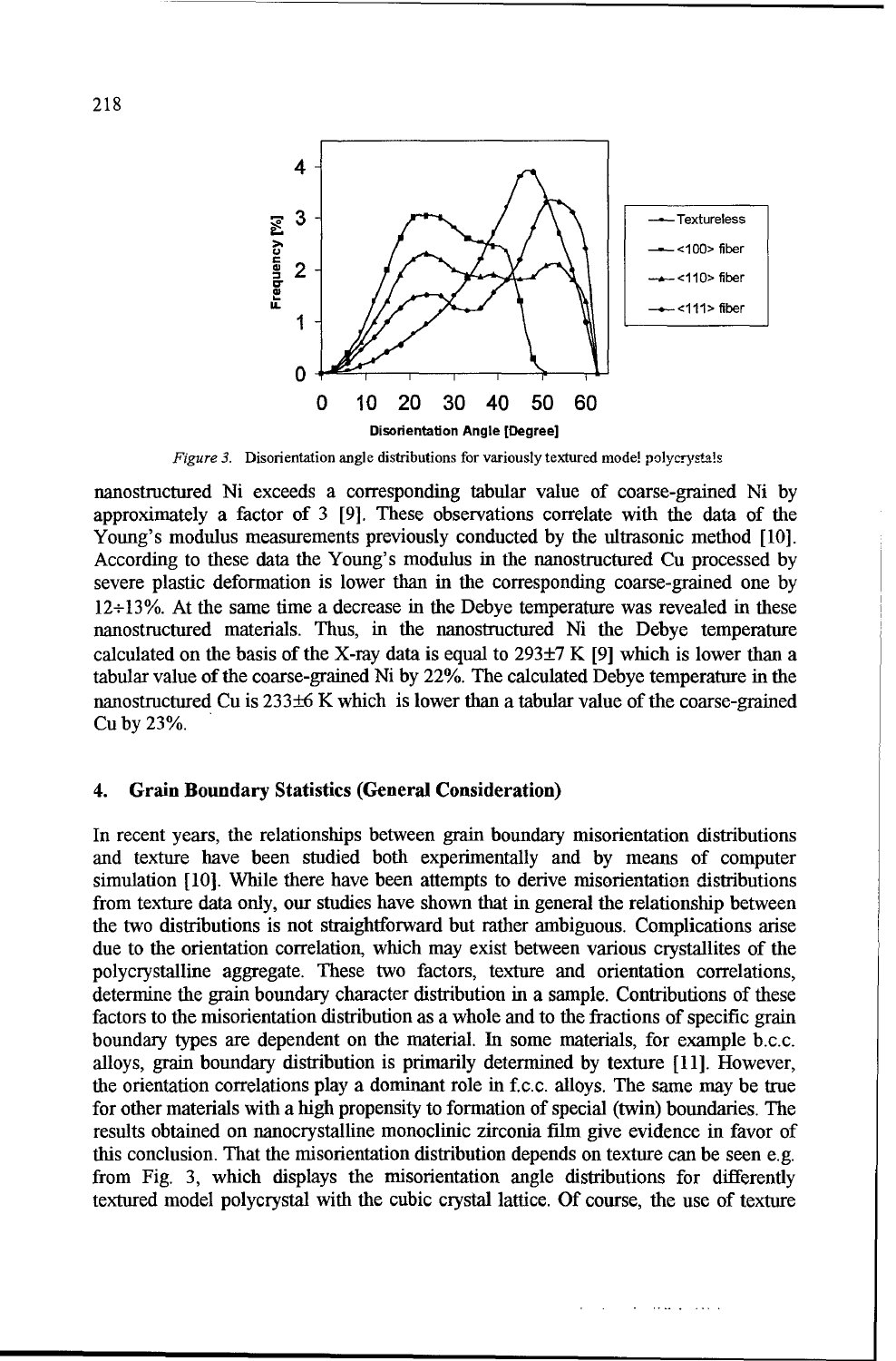data for evaluating the grain boundary misorientation (and hence character) distribution is very attractive because the determination of grain boundary statistics is much more laborious and time-consuming as compared to the texture measurement. However, such an approach must be treated with caution since the spatial correlations between neighboring grain orientations may have a dominant effect in the grain boundary statistics. The procedure of evaluation of the misorientation distribution from the texture data consists of assigning orientations corresponding to some model or real orientation distribution function (ODF) to a model set of grains and computing misorientations at the boundaries between these grains. Detailed description of the technique can be found elsewhere [4-71.

#### 4.1. EXAMPLES OF DIFFERENT MATERIALS

#### *4.1.1. BCC Materials*

The data accumulated to date indicate that the role (contribution) of texture and orientation correlations in the misorientation distribution depends on the type of material. Apparently, there are little orientation correlations in metals and alloys with the BCC crystal structure. Therefore, obtaining the grain boundary character distribution directly from the experimentally determined ODF, as was done e.g. for a Fe-6%Si alloy [12], seems to produce reasonable results for such materials. Some selected results from paper [13] are presented in Table 1.

TABLE 1. Percentages of some grain boundary types in an electrical steel

| GB Type    |          | $\cdots$ | --------<br>------ |  |
|------------|----------|----------|--------------------|--|
| Simulation | י<br>4.4 |          |                    |  |
| Experiment | ıС       |          | <b>CONTRACTOR</b>  |  |

#### *4.1.2. FCC Materials*

On the other hand, experimental data show that the grain boundary distributions in FCC materials are dominated by the correlations in the orientations of contiguous grains. In aluminum the predominant type of correlation is the formation of low-angle boundaries, with the formation of twin  $(\Sigma 3)$  boundaries being the secondary correlation. The grain boundary character distribution obtained from the experimentally (x-ray) determined ODF assuming these correlations, agrees well with the grain boundary distribution measured independently using transmission electron microscopy [9] (see Table 2). We must admit, however, that the agreement between the simulated and experimental misorientation angle and axis distributions was not as good as in the case of the  $\Sigma$ distributions.

TABLE 2. Percentages of different grain boundary types in some fcc materials

|                     | Aluminum   |            | AISI 316L  |            |
|---------------------|------------|------------|------------|------------|
| GB Type             | Experiment | Simulation | Experiment | Simulation |
| LAB, $\theta$ < 15° | 30.0       | 32.4       | 8.9        | 7.3        |
| Σ3                  | 4.0        | 2.6        | 33.1       | 27.6       |
| Random              | 66.0       | 65.0       | 58.0       | 65.1       |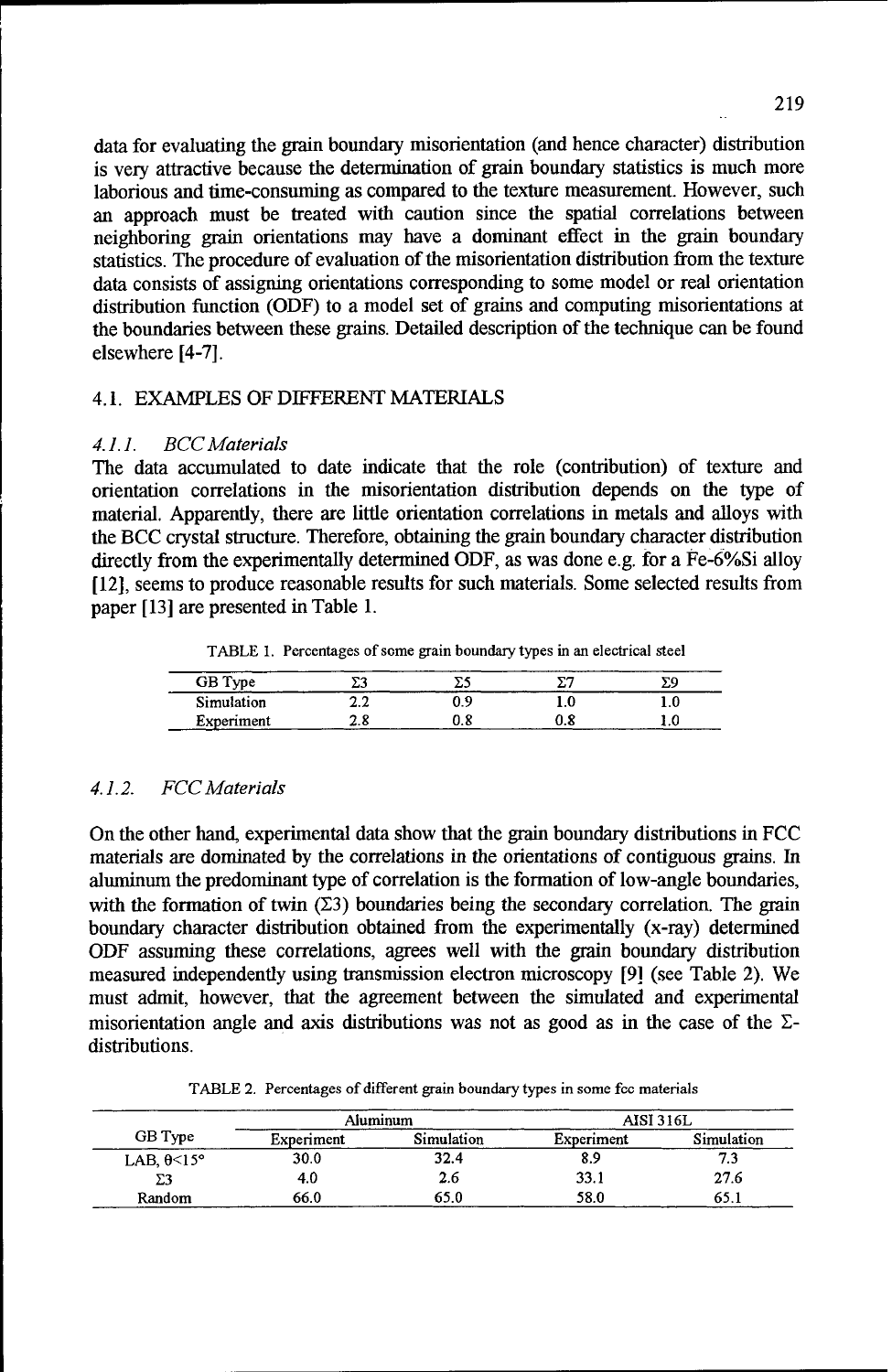#### *4.1.3. Zirconium Oxide Films*

| GB Type            | Grain Growth Texture     | Fiber Texture [001] | Mixture |
|--------------------|--------------------------|---------------------|---------|
| LAB, $\theta$ <15° |                          | 11,4                | 2,1     |
| Σ3                 | 33,4                     | 12,1                |         |
| $\Sigma$ 71        | 66,6                     | 13,6                | -       |
| Random             | $\overline{\phantom{m}}$ | 62,9                | 97.9    |

TABLE 3. Percentages of different grain boundary types in  $ZrO<sub>2</sub>$  formed on Zr-2.5%Nb alloy during oxidation.

Recently, an interesting type of twin boundaries has been observed in corrosion films formed on a zirconium alloy [14]. The oxide layer consists of predominantly monoclinic zirconia with crystallite dimensions in the nanometer range. Vast areas in the film contain zirconia grains of only eight distinct orientations. These orientations can be explained by growth of zirconia crystallites in the [0011 and [100] directions of the monoclinic lattice with misorientations between adjacent grains described by the 180<sup>o</sup> and **900** rotations about the above axes. In such areas only few types of intercrystallite boundaries are possible, all of them being special, coherent and semi-coherent twins and pseudo-twins. Unlike the cubic structure, where there is only one type of twin boundary  $\Sigma$ 3, several non-equivalent twin variants are possible in the monoclinic lattice, and grain boundary networks built entirely of twins are possible in zirconia. In this particular case, exchange of grain positions would create the grain boundaries of the same set, i.e. the grain boundary character distribution would not change. Thus, a specific strong crystallographic texture in such regions of the microstructure is determined by the correlations that provide for certain special misorientations between contiguous crystallites.

#### *4.1.4. Nickel Oxide Films FormedAt Single Crystal Of Nickel*

| GB Type            | $(100)$ Substrate | $(111)$ Substrate |  |
|--------------------|-------------------|-------------------|--|
| LAB, $\theta$ <15° | 40.4              | 6.4               |  |
| Σ3                 | 3.1               | 27.6              |  |
| Random             | 56.5              | 66                |  |

TABLE 4. Percentages of different grain boundary types in NiO formed on (100) and (111) crystal faces of Ni

Grain boundary diffusion of reactants in oxide layers makes a dominant contribution to the transport mechanisms during the oxidation of metals at temperatures less than one half of the melting point of the oxide. Qualitative evidence for the importance of grain boundary transport was found in recent work [15, 16] where it was shown that the difference between the oxide growth rates on (100) Ni and (111) Ni crystals is more than one order of magnitude. The microstructural examination indicates that this difference cannot be attributed solely to the density of short circuits paths but the character of individual grain boundaries should also be considered. A computer model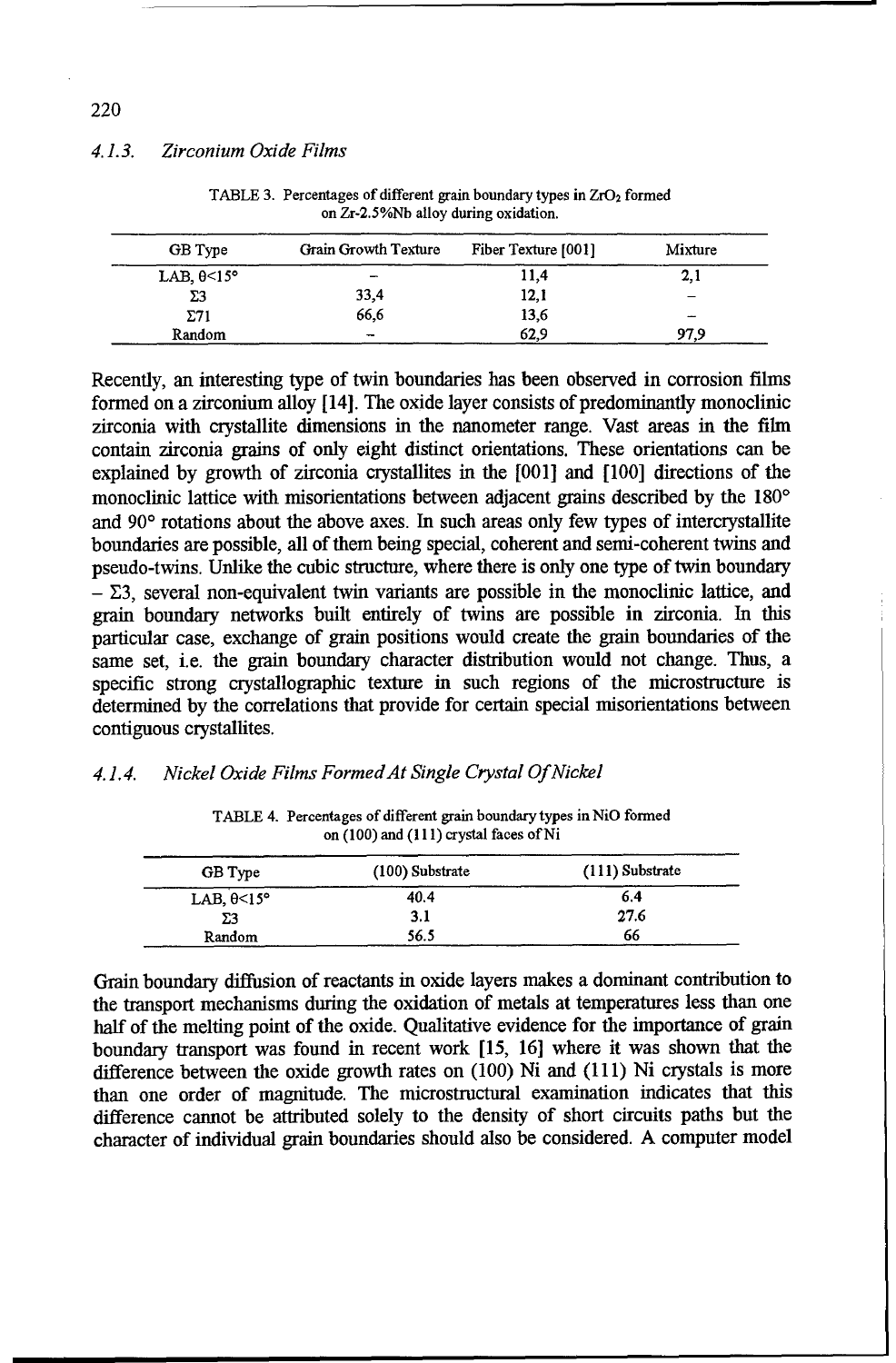was developed to simulate the diffusion of Ni through both the grain boundaries and lattice in NiO at elevated temperatures. The grain boundary network was defined by the shape and size of oxide grains and by the grain boundary character distribution. Two sets of GBCD describing the oxide grown on (100) and (111) crystals faces of Ni (Table 4) were employed to simulate transport through the NiO fill. The model was found to be effective in predicting of the difference in diffusivity through the nickel oxide grown on (100) and (111) faces. The ratio of parabolic constants for RiO for two different oxide films obtained from simulation equals 11 while from the experiments this ratio found is 14. It proves that the GBCD greatly influence and control the Ni diffusion through NiO layer.

#### 5. Concluding Remarks

The conducted experimental X-ray structural studies showed that X-ray diffraction patterns of nanocrystals processed by severe plastic deformation significantly differ from the corresponding coarse-grained ones. These differences consist in significant broadening, shift of positions of centroids, change in X-ray peak profile shape and increase in diffusion background of X-rays scattering.

The significance of grain boundary character distribution discussed in this paper is that GBCD can vary in metals with different type of crystalline lattice, texture and microstructure. These affect spatial correlation in orientation of neighbours determining grain boundary clustering.

Acknowledgments. One of the authors, A.PZhilyaev would like to thank Drs. V.Yu.Gertsman and F. Czerwinski for helpful discussion of the results.

#### 6. References

- 1. Schiøltz J.,D., Di Tolla Francesco and Jacobsen K. W. (1998) Softening of nanocrystalline metals at very small grain sizes, *Nature* 391, *561-563.*
- 2. McFadden S. X., Mishra R S., Valiev R. Z., Zhilyaev A. P. and Mukherjee A. K. (1999) Low-temperature superplasticity in nanostructured nickel and metal alloys, *Nature* 398, 684-686.
- 3. Valiev R. Z., Islamgaliev R. K. and Alexandrov I. V. (1999) Bulk nanostructured materials processed by severe plastic deformation, *Progress in Material Science* (accepted for publication).
- 4. Gertsman V. *Y.,* Zhilyaev A. P., Pshenichnyuk A. I., and Valiev R. Z. (1992) Modeling of grain boundary spectrum in polycrystals with crystalllographic texture, *Acta Metall. Mater.* 40, 1433-1441.
- *5.* Zhilyaev A. P., Gertsman V. Y., Mishin O. V., Pshenichnyuk A. I., Aleksandrov I. V. and Valiev R. Z. (1993) Grain boundary misorientation spectra determined by real ODF in f.c.c, materials susceptible to annealing twinning, *Acta Metall. Mater.* 41, *2657-2665.*